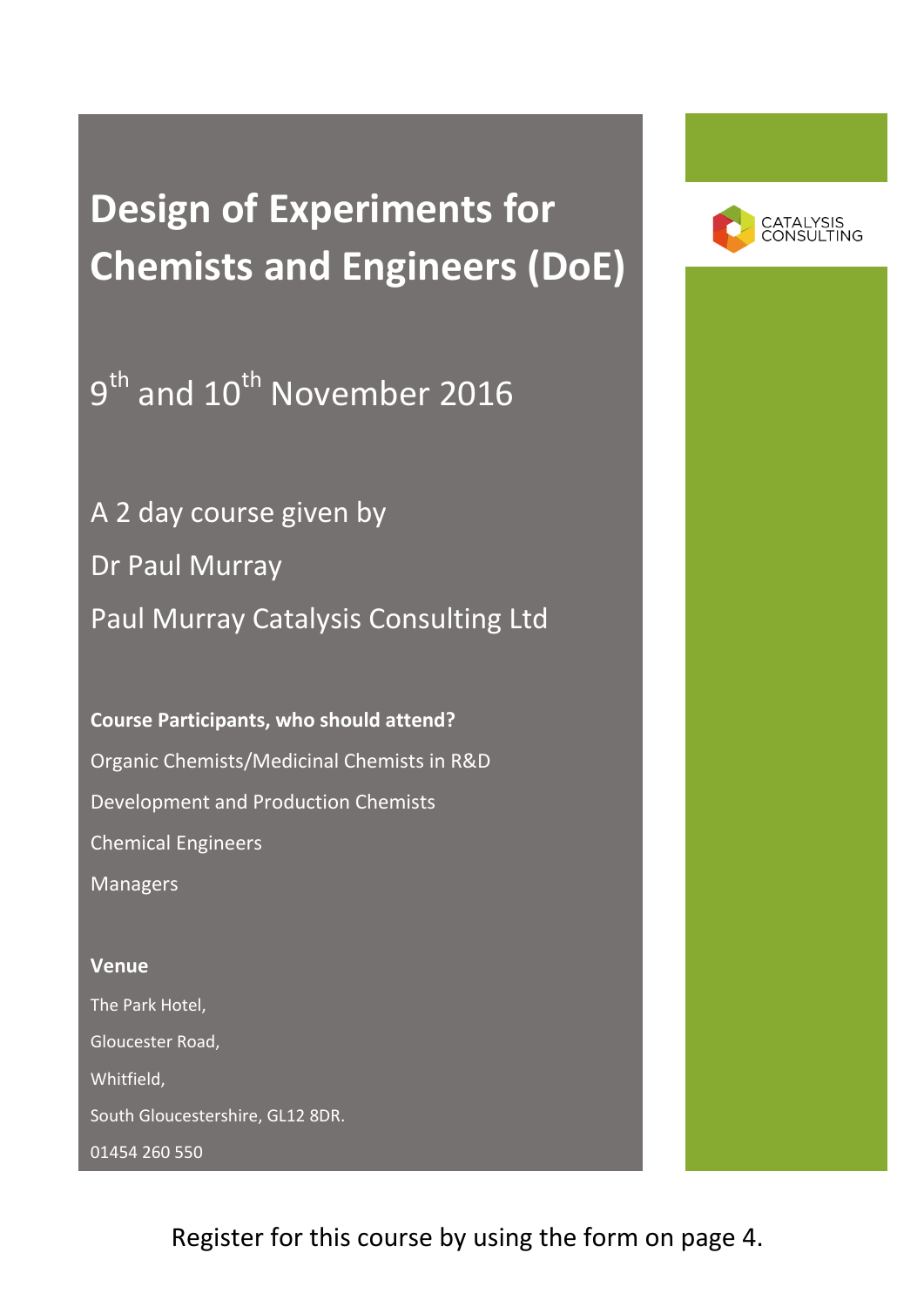## Design of Experiments for Chemists and Engineers (DoE)

A 2 day course given by Dr Paul Murray, Paul Murray Catalysis Consulting Ltd  $9^{\text{th}}$  and  $10^{\text{th}}$  of November 2016 at The Park Hotel, Whitfield, UK.

### **Introduction**

Industrial Scientists can no longer afford to experiment in a trial-anderror manner, changing one factor at a time.

A far more effective method is to apply a systematic approach to experimentation that considers all factors simultaneously.

This approach is called Design of Experiments (DoE) and many scientists use it as an efficient way to solve serious problems afflicting their projects.

DoE provides information about the interaction of factors and the way the total system works, something not obtainable through traditional testing methods. DoE also shows how interconnected factors respond over a wide range of values, without requiring the testing of all possible values directly. DoE is a fundamental aspect of Quality by Design.

The Two day course written and presented by a process chemist with extensive experience of applying DoE across a wide range of chemical reactions from reactions screening and new route development through to reaction optimisation.

The course will empower scientists to implement DoE in their work to more efficiently improve their processes.

### **Course Objectives - What does the course set out to achieve?**

Design of Experiments (DoE) is a statistical tool which enables the efficient exploration of potential reaction parameters and their effect on a process. DoE is a fundamental aspect of Quality by Design. The course will introduce the DoE Process and how to use it to develop and understand chemical reactions and processes.

### **Day One**

Session 1

- Introduction to the principals of Design of Experiments with a comparison with traditional methods.
- Introduction to DoE language and the DoE process. How to identify potentially important factors and ranges.

Session 2

- Designs for 2 factors.
- Taylor's expansion and an introduction to the statistics.
- Designs for 3 and more factors.
- Work Shop: Selecting factors and Ranges

Session 3

 Fractional Factorial designs. Different design types from screening designs to optimisation and robustness designs.

### Session 4

 How and when to use the different design types. Work shop: Calculating main effects and identifying interactions

### **Day Two**

Review of day one

### Session 1

 Principal component analysis (PCA) for solvent selection. Session 2

- Case studies.
- Session 3
	- Workshop: implementing DoE.

Session 4

• Review of the course and questions.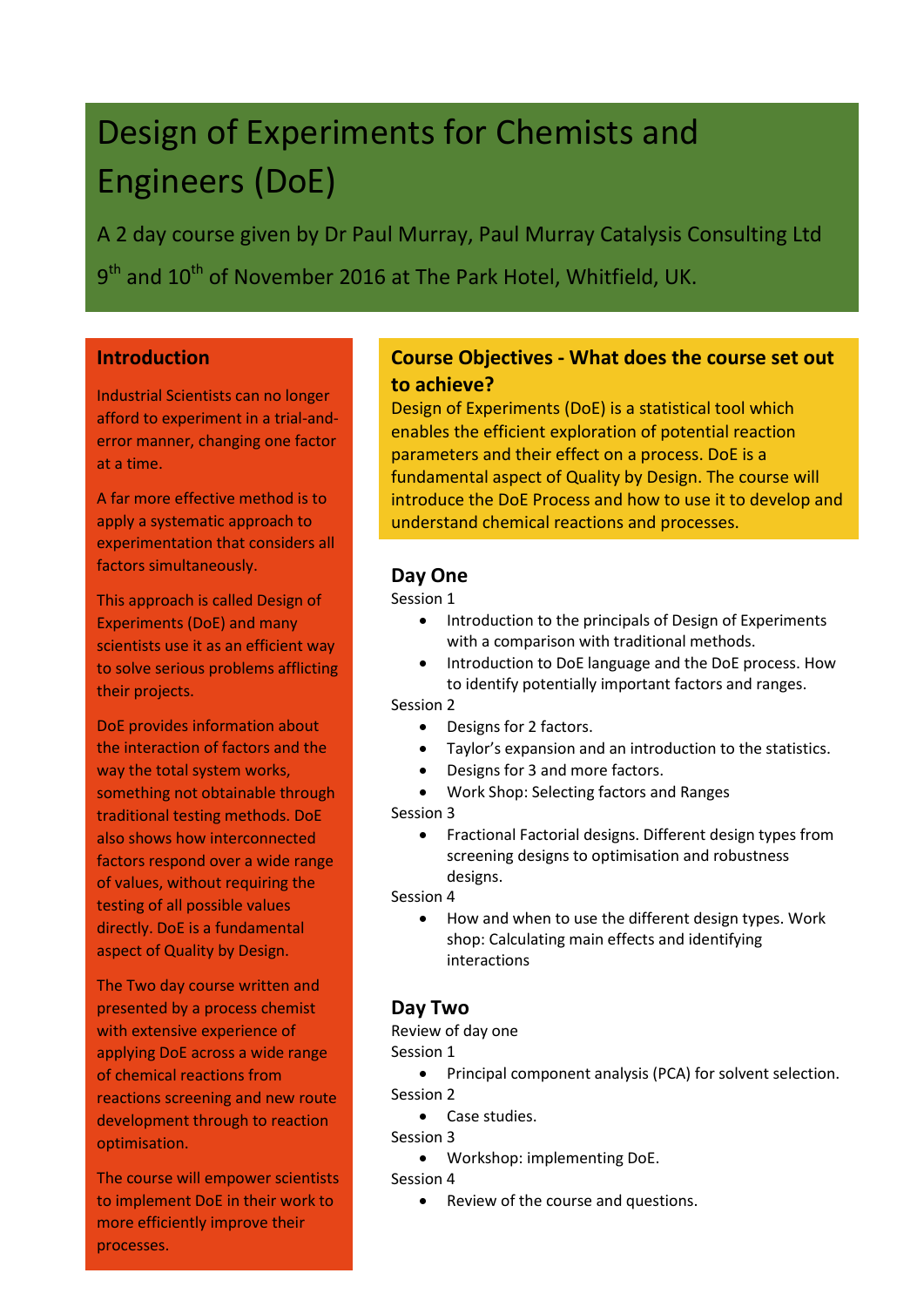## Course Fee

The course begins with registration at 8.30 am on Wednesday  $9^{th}$  of November and finishes at approximately 4.30 pm on Thursday  $10^{th}$  of November 2016. The course fee is £1,000, which includes lunch, teas, coffees on each day and dinner on Wednesday  $9<sup>th</sup>$  of November, plus comprehensive course manual.

## Course Tutor: Dr Paul Murray



Paul is a consultant with expertise in the fields of Catalysis, Design of Experiments, Principal Component Analysis and Process Development. Paul has a proven track record of the timely delivery of innovative solutions to projects resulting in significant reductions in costs and resources to customers.

Paul worked as a Process Development Chemist at AstraZeneca and collaborated with academics at the University of Bristol to develop ligand property maps to enable the use of DoE for the efficient, rational development of catalytic reactions. Paul has 18 publications and 9 patents to date.

### What will the attendees gain from the course?

- **.** Understand the DoE process.
- Select process factors and suitable ranges.
- Understand the different types of experimental design and when to use them.
- Identify main effects, interactions and interpret DoE models in relation to chemical understanding.
- Understand where DoE will solve a problem and when to consider complementary techniques like reaction progress kinetics to probe more challenging processes.

### VENUE

The Park Hotel,

Gloucester Road, Whitfield,

South Gloucestershire, GL12 8DR.

01454 260 550

www.theparkfalfield.co.uk

### Registration

You can either post to: Paul Murray Catalysis Consulting Ltd, 67 Hudson Close, Yate, BS37 4NP, UK.

or email the attached registration form to:

**[stephen.evans@catalysisconsulting.c](mailto:stephen.evans@catalysisconsulting.co.uk) [o.uk](mailto:stephen.evans@catalysisconsulting.co.uk)**

### **How to Pay**

Credit Card: American Express, Mastercard or Visa. For email payments, please include course title, card number, expiry date and security code. A receipted invoice will be sent by post.

Bank Transfer or Cheque - should your company wish to pay by cheque or bank transfer, in GB£, bank details will be supplied with an invoice.

### **Group Discounts**

Group discounts are available on multiples of 2 or more attendees – see registration form. This offer only applies if bookings are made simultaneously and from the same billing address.

Confirmation of your registration Confirmation will be sent by email and your invoice will be sent by post.

### **Late Applications**

For late applications, please register email the completed registration form, including credit card payment information.

### **Cancellations/Refunds**

Should you be unable to attend and cancel in writing no later than 1 month before the start of the course, Paul Murray Catalysis Consulting Ltd will make a refund (minus) - £150 admin fee. Unfortunately refunds are not possible after that date.